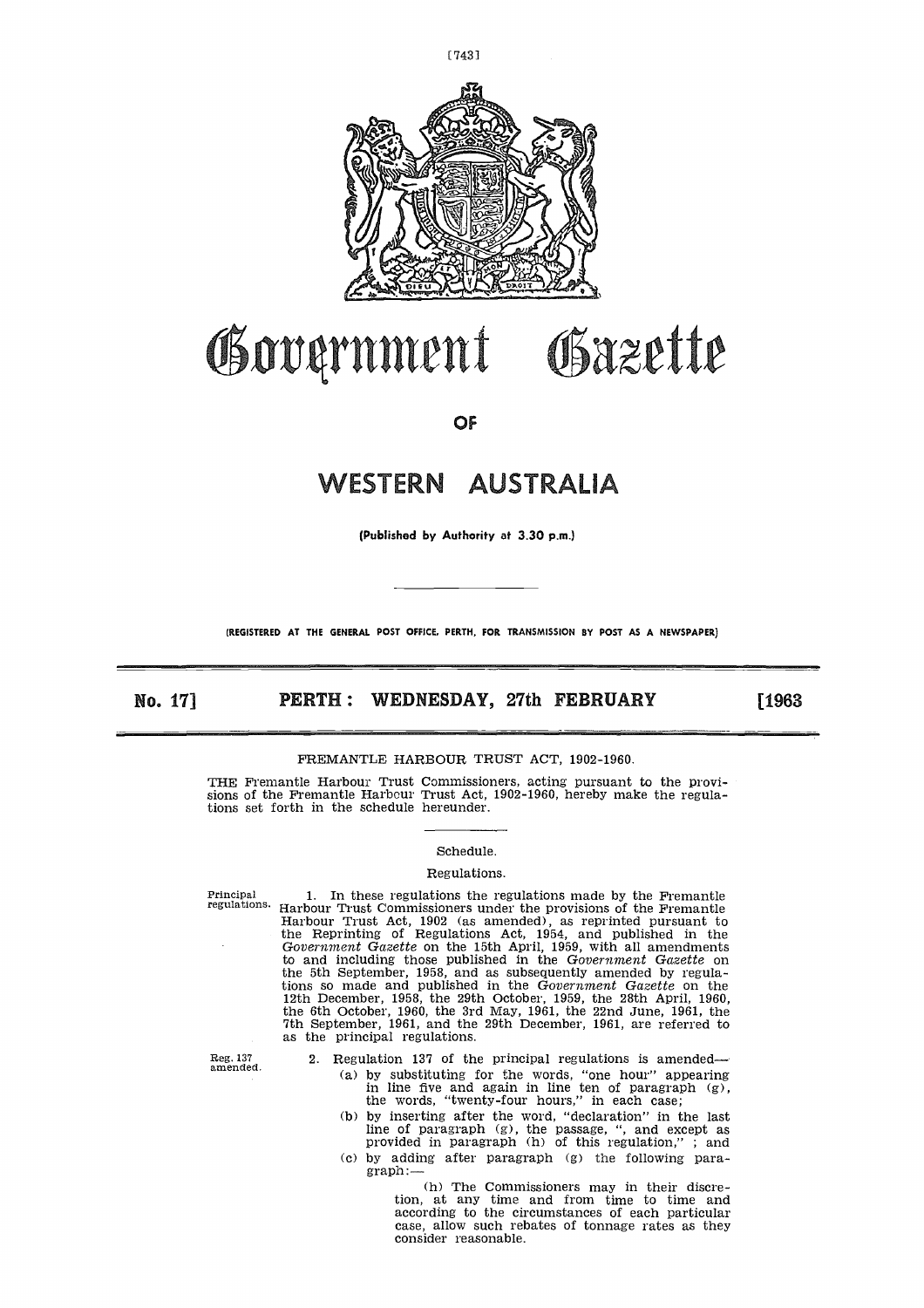Reg. 316A added.

### 3. The principal regulations are amended by adding after regulation 316 the following regulation:

### No. 316A.

*Convicted and Undesirable Persons.—The* Commissioners, the Manager or the Harbour Master, may prohibit, for such period as they, or he, thinks fit, the entry to any area within the Harbour of a person who has, on more than one occasion, been convicted of a breach of these regulations or whose presence is, in the opinion of the Commissioners, reasonably likely to prejudice the proper working of the Harbour; and the Commissioners, the Manager or the Harbour Master may cause any person whose entry is prohibited to be removed from any area within the boundaries of the Harbour.

Passed by resolution of the Fremantle Harbour Trust Commissioners at a meeting of the said Commissioners held on the 10th day of January, 1963.

The Common Seal of the Fremantle Harbour Trust Commissioners was at the same time affixed and impressed thereto by order and in the presence of-, t<br>n<br>e

EL.S.1

M. N. B. GRACE, Acting Chairman. J. M. HALLETT, Commissioner. F. J. PIPER,

Secretary.

Approved by His Excellency the Governor in Executive Council, this 6th day of February, 1963.

R. H. DOIG. Clerk of the Council.

# TOTALISATOR AGENCY BOARD BETTING ACT, 1960-1962. Totalisator Agency Board,

Perth, 20th February, 1963.

HIS Excellency the Governor in Executive Council has been pleased to approve of the regulations set forth in the schedule hereunder, made by the Totalisator Agency Board pursuant to the provisions of section 57 of the Totalisator Agency Board Betting Act, 1960-1962.

J. P. MAHER,

Chairman, Totalisator Agency Board.

# Schedule. Regulations.

Principal regulations.

1. In these regulations the Totalisator Agency Board Betting Regulations, 1961, published in the *Government Gazette* on the 8th February, 1961, and amended from time to time thereafter by notices published in the *Government Gazette* are referred to as the principal regulations.

Regs. 41 and 42 added.

2. The principal regulations are amended by adding after regulation 40, the following heading and regulations:

### Miscellaneous.

41. For the purposes of paragraph (b) of subsection (1) of section twenty and subsection (1) of section twentyone of the Act the prescribed closing time for the acceptance of bets is seven minutes immediately preceding the advertised starting time for the horse race in respect of which the bets are made.